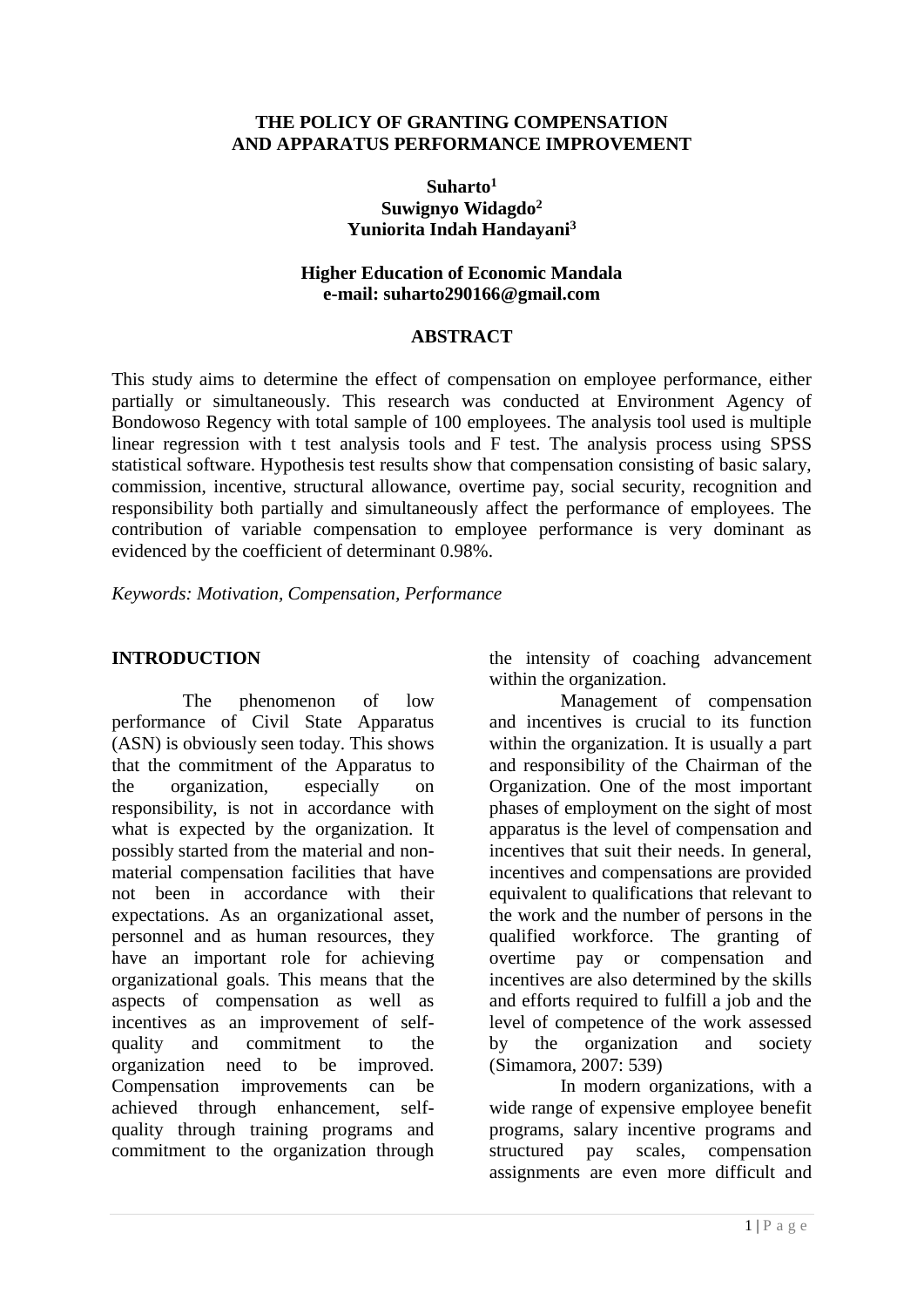challenging for human resources specialists. Employee compensation and incentives will affect their performance tendency to stay with the organization or look for other jobs. Despite of disagreement of the leaders on the extent to which forms of compensation and incentives can affect employee performance and productivity, it is undeniable that the appropriate compensation position and incentive form is essential to be taken.

In addition through the development of appropriate compensation needs for employee performance improvement efforts, it is also needed to be supported by the leadership style which is responsive and loyal to employees. The existence of a responsive and loyal leadership toward employees is seen as one of the key implementation of the implementation of the type of compensation in improving employee performance. Therefore, efforts to improve the performance of employees through appropriate types of compensation and supported the existence of a responsive and loyal leadership of motivation and leadership toward employees will be able to achieve the goal of mutual objectives.

The purpose of this study is to examine the effect of compensation variable (basic salary, commission, incentive, structural allowance and overtime pay, social security, health assurance, acknowledgment and responsibility) either partially or simultaneously to State Civil Apparatus performance at Environment Agency of Bondowoso Regency.

# **RESEARCH METHODS**

This research was conducted at Environmental Agency of Bondowoso. The samples of this research were 100 respondents from 183 population determined using Singarimbun and Sofyan criteria. (2009: 98). Sampling is not less than 10% and not more than 55% of the

total population of the population, so to determine the size of the sample in this study is in accordance with the opinion set at 54.64% of the population. While this type of research is descriptive quantitative. Data were collected through questionnaires and interviews.

There are two variables of this research namely independent variable (X) and dependent variable (Y). Independent variables consist of Basic Salary (x1), Commission  $(x2)$ , Incentive  $(x3)$ , Structural Allowance (x4), Overtime pay (x5), Social Security (x6), Recognition  $(x7)$ , and Responsibility  $(x8)$ ). While the dependent or dependent variable is the performance variable ASN (Y)

Operational definition of each variable is described as follows:

1. The performance of the State Civil Apparatus is the work achieved by a State Civil Officer in performing the duties and responsibilities imposed on him, as measured by a questionnaire determining the following facts:

- a. Work quality factor
- b. Work quantity factor
- c. Reliability factor
- d. Attendance factor
- e. Cooperation factors
- 2. Compensation in the form of:
	- a. Salary; is a money-in-kind income received by an employee in each month on the basis of the applicable Government Regulations and is paid in stages.
	- b. Commission; is the compensation given by the leadership or direct superior to the staff / employee whose nominal amount depends on the leader's consideration. In general, the comisssion is given by the direct supervisor at a certain time and assessed by the boss at that time also.
	- c. Incentives; are an appreciation in the form of money given by the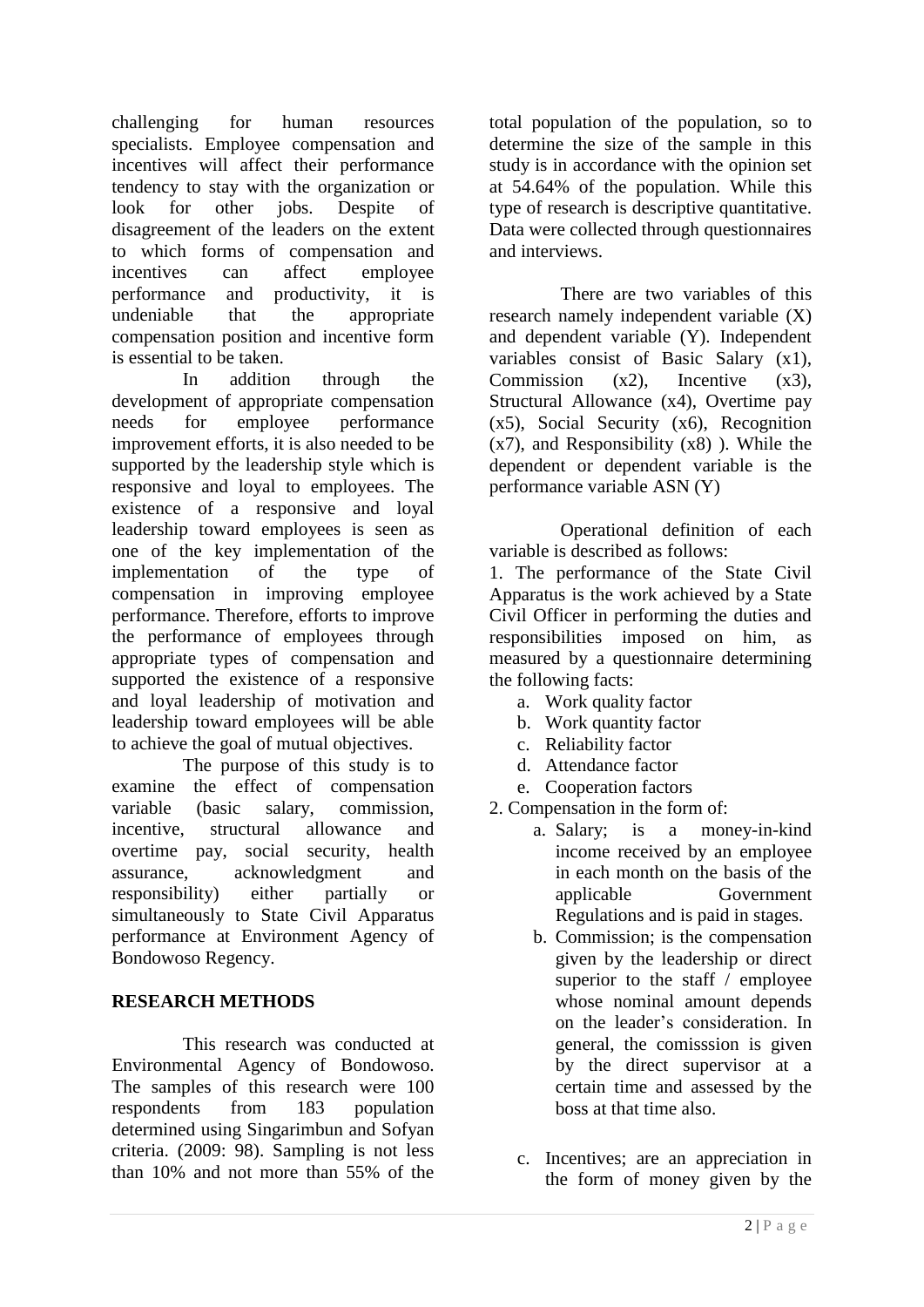leaders of the organization to employees so that they work with high motivation and pursue for achievement in achieving organizational goals.

- d. A structural allowance; is a form of allowance granted to an employee on the basis of a structural position held by an employee, such as a head of department or other allowance.
- e. Overtime pay; is a reward or income given to an employee based on a specified period of time, determined on a time basis. Like per hour, per day, per week, per month.
- f. Social Security; is a form of guarantees provided by the institution or organization to employees outside of salary. Social benefits include family benefits (children & wives), and also health.
- g. Recognition; is an appreciation given for achievements or existence of an employee. Appreciation of recognition must be given precisely to be associated with real achievement.
- h. Responsibility; is the granting of authority to run a type of work or task. A person can be motivated by given greater responsibility for his work. This is a very essential process of empowerment. The giving of responsibilities is in line with the concept of intrinsic motivation based on the content of office.

The research instrument was tested by testing the validity and reliability of statement items using a scale of 1-3.

a. Test Data Normality

The data normality test was performed by using One ¬-Sample Kolmogorov Smirnov test. A data distribution is valid if the value shows p>: 0.05.

b. Multicolinearity Test

The multicollinearity test is performed to see whether there is a strong (collinier) relationship between the variables X. If there is a strong relationship, then one of the X variables should be discarded. The boundary of a relationship is said to be strong is if the correlation between X that occurs has a value of r> 0.8 (Hadi, 1998).

c. Heterocedasticity Test

Testing of heterocedasticity done by using Spearman correlation. A regression model is said to not occur heterocedasticity if variable of research variable has no correlation with residue  $(p> 0.05)$ .

# **RESULT ANALYSIS**

As stated in the hypothesis formulated in this study, to examine how far the influence of the type of compensation type on the performance of Apparatus in Environment Agency of Bondowoso is done by multiple regression analysis approach, as follows:

 $Y = a + b1X1 + b2X2 + b3X3 + b4X4 +$  $b5X5 + b6x6 + b7X7 + b8X8 + \Sigma$ 

- Y = Performance of Civil State Apparatus
- $X1 = Basic$  Salary
- $X2 = Kornisi$
- $X3 =$  Incentives
- $X4 =$  Structural Benefits
- $X5 =$  Overtime pay
- $X6 = Social Security$
- $X7 = Reognition$
- $X8 =$ Responsibility
- $\Sigma$  = Interrupt variable

# **Hypothesis Testing Research**

The largest coefficient is the value of  $s\beta = 0.05$ . While to test the third hypothesis, namely the contribution of dominant variable of the type of compensation, was applied by finding the value of  $\alpha = 0.05$ . To test the second hypothesis, namely the influence of types of compensation partially on employee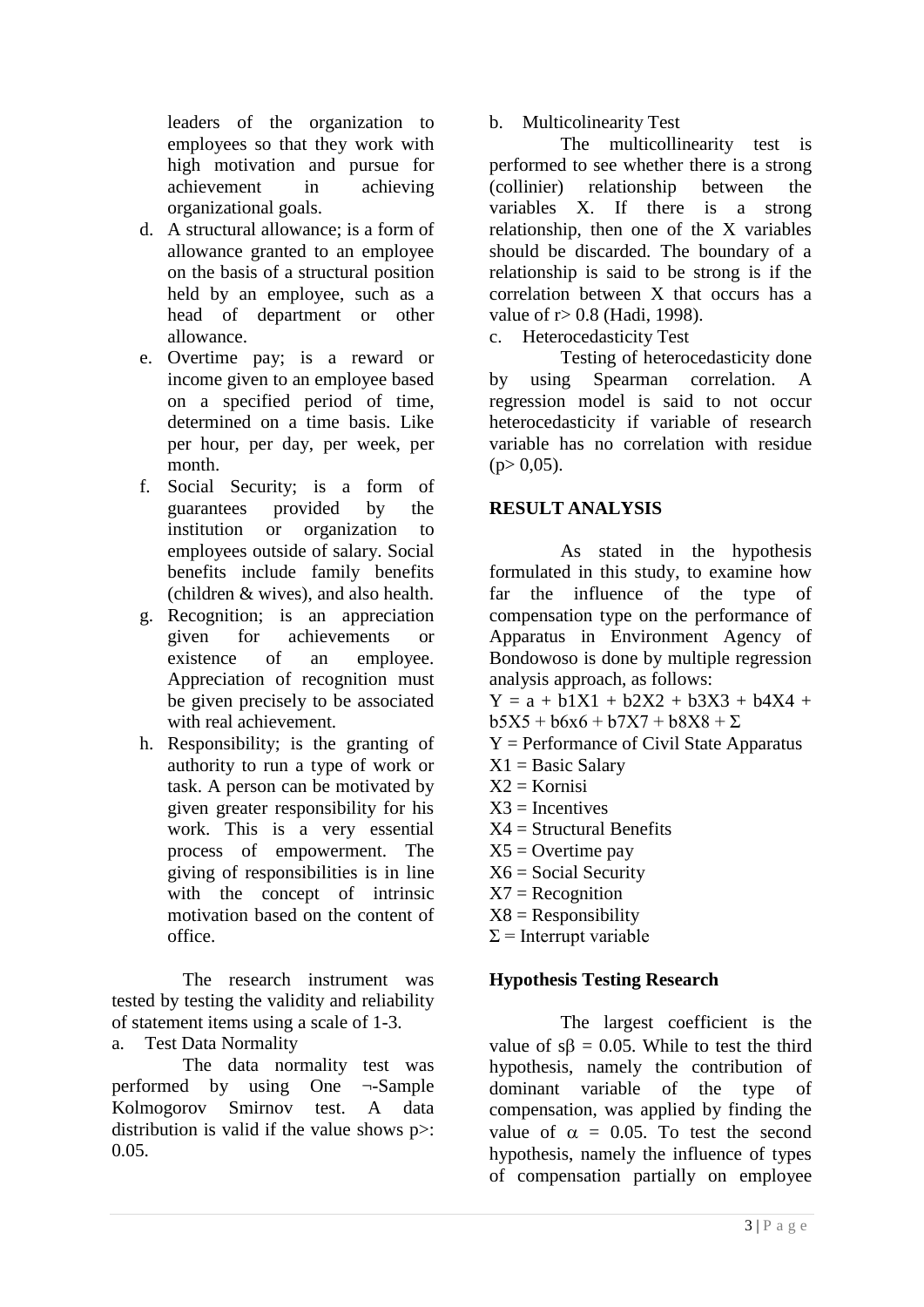performance is done by statistical test t, at  $\alpha$ . To test the first hypothesis, i.e. the effect of compensation simultaneously on employee performance is done by statistical test F, at  $\alpha < 0.05$ . To test the second hypothesis, namely the influence of types of compensation partially on employee performance is done by

statistical test t, at  $\alpha$ . While to test the third hypothesis, namely the contribution of dominant variable of the type of compensation, done by finding the value of the largest coefficient of standarized. The result of regression equation is obtained as follows:

|  | <b>Table 1. Regression Test Results</b> |  |  |
|--|-----------------------------------------|--|--|
|--|-----------------------------------------|--|--|

|       |                      | Unstandardized<br>Coef ficients |            | Standardized<br>Coef ficients |          |      |            | Correlations |          |
|-------|----------------------|---------------------------------|------------|-------------------------------|----------|------|------------|--------------|----------|
| Model |                      | B                               | Std. Error | <b>Beta</b>                   |          | Sig. | Zero-order | Partial      | Part     |
| 1     | (Constant)           | 7.930E-02                       | 1,674      |                               | ,047     | ,962 |            |              |          |
|       | Gaji                 | 2,057                           | .136       | .516                          | 15,095   | ,000 | .941       | ,845         | ,214     |
|       | Komisi               | 1,663                           | ,146       | .394                          | 11,427   | ,000 | ,919       | .768         | ,162     |
|       | Insentif             | $-0.869$                        | ,163       | $-.224$                       | $-5,322$ | 000, | .618       | $-487$       | $-0.075$ |
|       | Tunjangan Struktural | ,369                            | ,187       | .096                          | 1,973    | 052  | ,843       | ,203         | ,028     |
|       | Bayaran              | .581                            | ,142       | ,127                          | 4,104    | 000, | ,796       | ,395         | ,058     |
|       | Jaminan Sosial       | ,228                            | .149       | .053                          | 1,531    | ,129 | ,622       | ,159         | ,022     |
|       | Pengakuan            | ,291                            | ,111       | .078                          | 2,614    | .010 | .812       | ,264         | ,037     |
|       | Tanggung jawab       | $-2.428E - 02$                  | ,187       | $-0.06$                       | $-130$   | .897 | .921       | $-.014$      | $-0.002$ |

a. Dependent Variable: Kinerja

Explanation of Equation Result the above regression is as follows:  $Y=7.930+2.057x1+1.663x2-$ 0,869x3+0,369x4+0,581x5+0,228x6+0,29 1x7-2,428x8 Results of Hypothesis Testing Research

1. Test results of the first hypothesis using statistic F. Based on the results of statistics F is as follows:

| Table 2. Statistical Test Results F |  |  |
|-------------------------------------|--|--|
|                                     |  |  |

| ANOV/ |  |
|-------|--|
|-------|--|

| Model |                                                                                                                            | Sum of<br>Squares | df | Mean Square | F       | Sig.              |  |  |  |  |
|-------|----------------------------------------------------------------------------------------------------------------------------|-------------------|----|-------------|---------|-------------------|--|--|--|--|
|       |                                                                                                                            |                   |    |             |         |                   |  |  |  |  |
|       | Regression                                                                                                                 | 41707,630         | 8  | 5213,454    | 610.994 | ,000 <sup>a</sup> |  |  |  |  |
|       | Residual                                                                                                                   | 776,480           | 91 | 8,533       |         |                   |  |  |  |  |
|       | Total                                                                                                                      | 42484,110         | 99 |             |         |                   |  |  |  |  |
|       | a. Predictors: (Constant), Tanggung jawab, Jaminan Sosial, Bayaran,<br>Denaskuan Kamisi Caji Ingentif Tuniangan Struktural |                   |    |             |         |                   |  |  |  |  |

Pengakuan, Komisi, Gaji, Insentif, Tunjangan Struktural a.

b. Dependent Variable: Kinerja

Testing of the first hypothesis, done with statistics F. Based on regression results in regression processed appendix, obtained statistical price  $F = 610,994$ ) with  $p =$ 0.000. Because the value of  $p \le 0.05$ , hence the hypothesis can be accepted, so that all kind of compensation type together have an effect on to performance of State Civil Apparatus in Environmental Agency of Bondowoso Regency.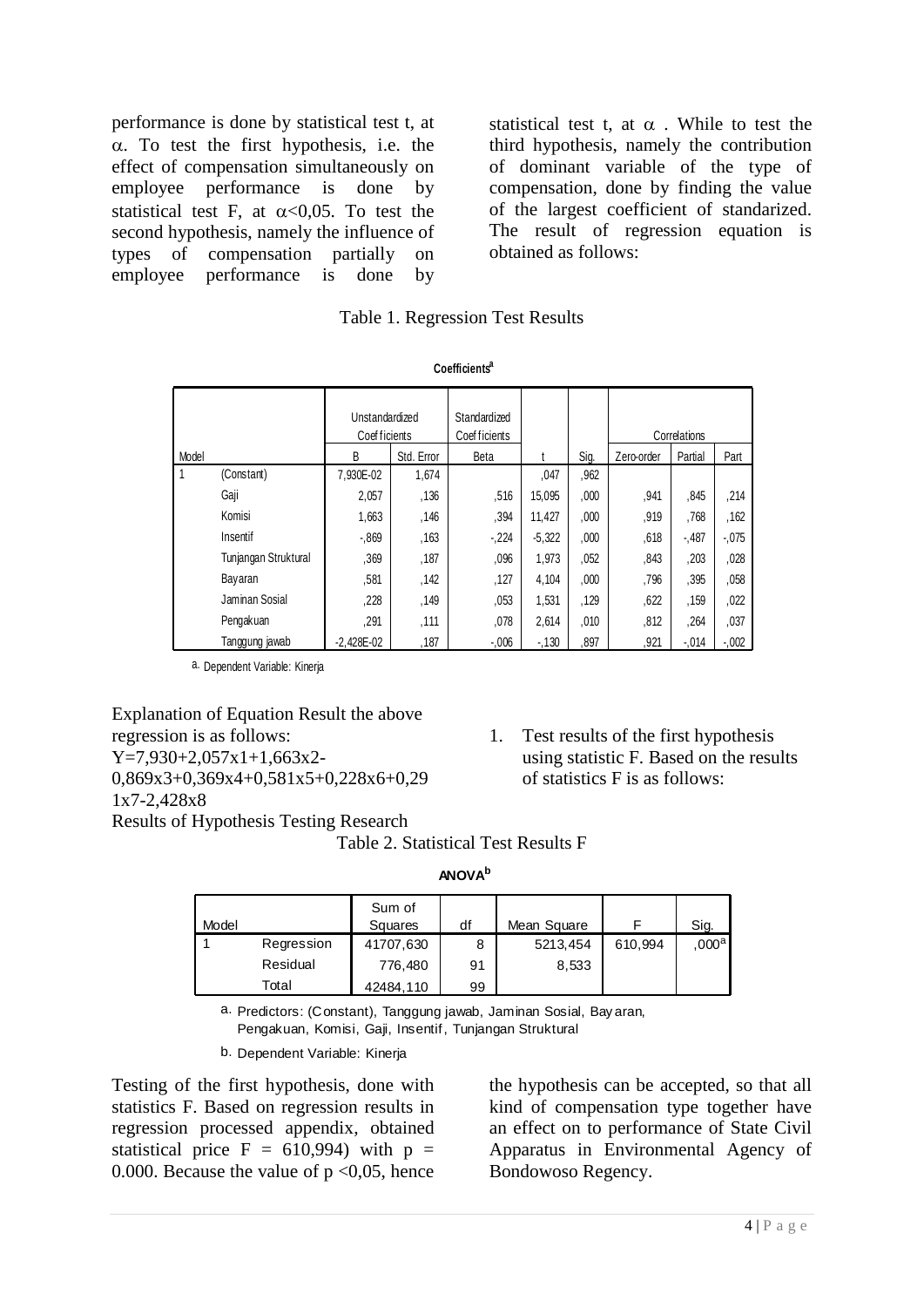2. Test results of the second hypothesis using t statistics. Based on statistical

#### results t are as follows:

|       | Coefficients"        |                                 |            |                               |          |      |            |              |          |  |  |  |
|-------|----------------------|---------------------------------|------------|-------------------------------|----------|------|------------|--------------|----------|--|--|--|
|       |                      | Unstandardized<br>Coef ficients |            | Standardized<br>Coef ficients |          |      |            | Correlations |          |  |  |  |
| Model |                      | В                               | Std. Error | Beta                          |          | Sig. | Zero-order | Partial      | Part     |  |  |  |
| 1     | (Constant)           | 7.930E-02                       | 1,674      |                               | ,047     | .962 |            |              |          |  |  |  |
|       | Gaji                 | 2,057                           | .136       | .516                          | 15,095   | ,000 | .941       | .845         | ,214     |  |  |  |
|       | Komisi               | 1,663                           | ,146       | ,394                          | 11,427   | ,000 | ,919       | .768         | ,162     |  |  |  |
|       | Insentif             | $-0.869$                        | .163       | $-.224$                       | $-5,322$ | ,000 | ,618       | $-.487$      | $-0.075$ |  |  |  |
|       | Tunjangan Struktural | .369                            | ,187       | ,096                          | 1,973    | 052  | .843       | ,203         | ,028     |  |  |  |
|       | Bayaran              | ,581                            | .142       | ,127                          | 4,104    | ,000 | .796       | ,395         | ,058     |  |  |  |
|       | Jaminan Sosial       | ,228                            | .149       | .053                          | 1,531    | ,129 | ,622       | ,159         | ,022     |  |  |  |
|       | Pengakuan            | .291                            | ,111       | .078                          | 2,614    | .010 | .812       | .264         | ,037     |  |  |  |
|       | Tanggung jawab       | $-2,428E-02$                    | ,187       | $-0.006$                      | $-130$   | .897 | ,921       | $-.014$      | $-0.002$ |  |  |  |

#### Table 3. Statistical Test Results t

**Coefficients<sup>a</sup>**

a. Dependent Variable: Kinerja

Testing of the second hypothesis, partial test is done by statistical t test. Based on the results of regression processing (in the same appendix), it shows that the statistic t of all types of compensation is> ttable or p <0.05. This means that all types of compensation are partially significant to the performance of the Apparatus.

3. The test results on the third hypothesis using the Coefficient determinant statistic (R2). Based on statistical results (R2), it shows as follows:

Table 4. Statistical Results of Determinant Coefficient Tests (R2)

# **Model Summary<sup>b</sup>**

|       |                  |          | Adjusted | Std. Error of | Durbin- |
|-------|------------------|----------|----------|---------------|---------|
| Model |                  | R Square | R Square | the Estimate  | Watson  |
|       | 991 <sup>a</sup> | 982      | 980      | 2.92          | .996    |

a. Predictors: (Constant), Tanggung jawab, Jaminan Sosial, Bayaran, Pengakuan, Komisi, Gaji, Insentif, Tunjangan **Struktural** 

b. Dependent Variable: Kinerja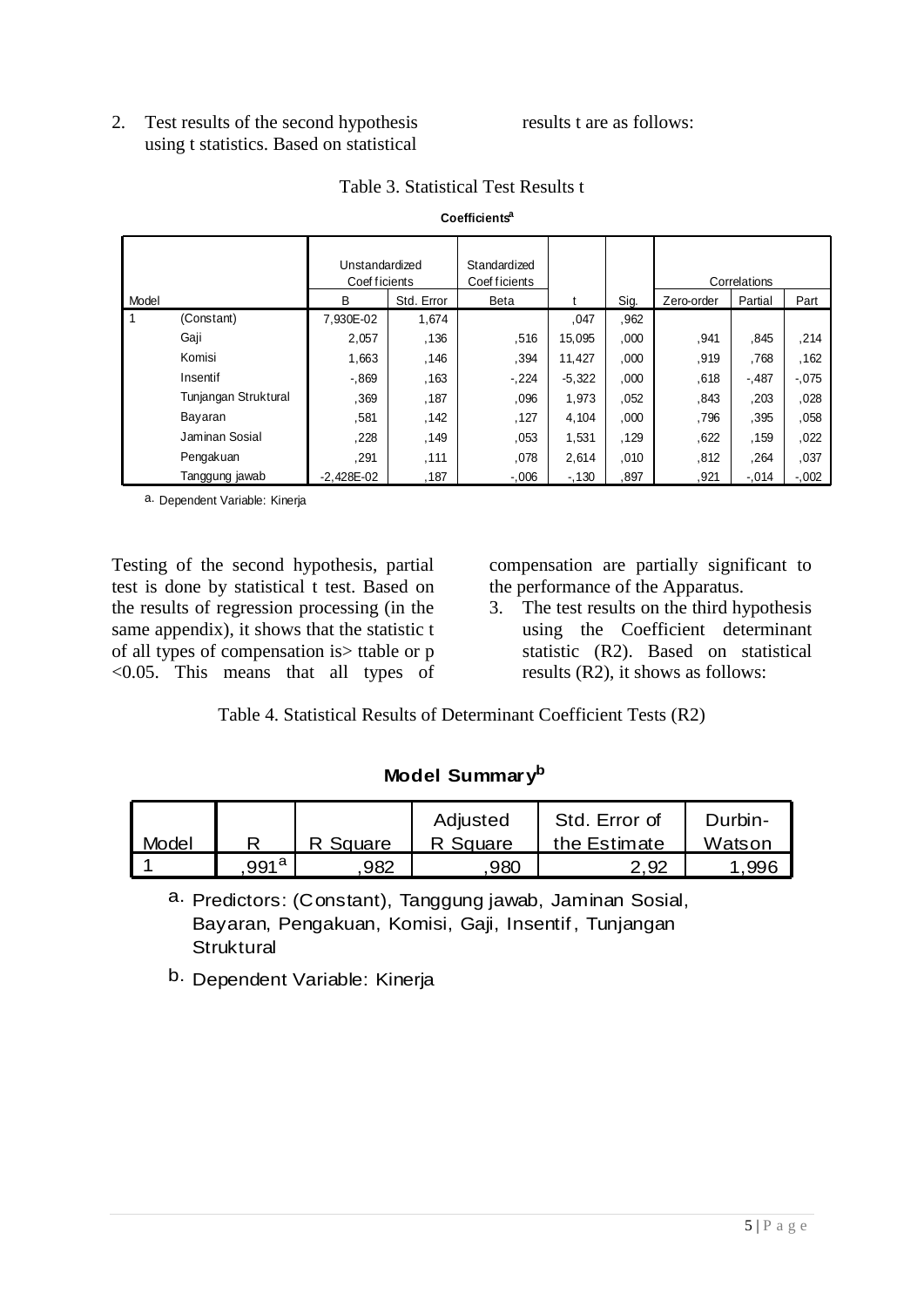Tests on the third hypothesis states that the contribution of independent variables to the dependent variable is 98.0%. This suggests that the free varaible greatly affects the dependent variable. While other factors that influence performance is only  $0.2\%$ .

## **INTERPRETATION**

From the test results obtained that financial compensation and nonfinancial compensation, both partially or simultaneously, affect the performance of the Civil Service Apparatus in the Environment Agency of Bondowoso. The following is an explanation on each research variable.

## **Influence of Basic Salary on ASN Performance**

From the results of research on basic salary in Environmental Agency of Bondowoso, what is felt by the Apparatus is in accordance with the standard of Apparatus competence. However, the standard of basic salary received by the apparatus is still not able to meet the needs of the Apparatus or in other words the level of conformity of the basic salary received by the State Civil Apparatus in the Environment Agency of Bondowoso at this time is still not in accordance with the standard of competence ability Apparatus or respondents. Thus, the standard of basic salary is still not appropriate and a new policy or to review the Government Regulation on the basic salary is necessarily needed.

This research is in line with research conducted by Long (2008) and Harahap (2013) which states that employee performance is influenced by the compensation and basic salary given to employees.

## **The Commission's Influence on ASN Performance**

From the results of the research, it is found that in general the Apparatus understands the meaning and basic of compensation for the apparatus. And the level of compliance with the compensation felt by the Apparatus has been in accordance with the duties and responsibilities. Thus, the development of human resources within the Environment Agency of Bondowoso has considered many aspects and has rewarded the contribution of the Apparatus to the organization.

So it is clear that compensation in accordance with the needs will be able to contribute the improvement of the performance of the Apparatus if it covers some of the above. In the present circumstances, the provision of compensation has been deemed to attain aspects of the basic aspects of compensation. Where based on the percentage of compensation development, compensation itself becomes the fifth choice from the development of compensation as needed and able to improve the performance of the Civil State Apparatus in the Environment Agency of Bondowoso.

# **Influence of Incentive on ASN Performance**

From the results of research and data analysis data, incentives is the second choice after the basic salary in the level of its contribution to the improvement of apparatus performance in Environment Agency of Bondowoso. Two key points to remember in delivering the incentive program for the Apparatus are: First, the apparatus must understand the basic scope and restrictions that apply to the incentive program for the Apparatus. Second, the Apparatus must be personally guided to recognize their incentive system on a periodic basis. In addition, there needs to be a strategic consideration in designing incentive programs, with long-term strategic business plan, apparatus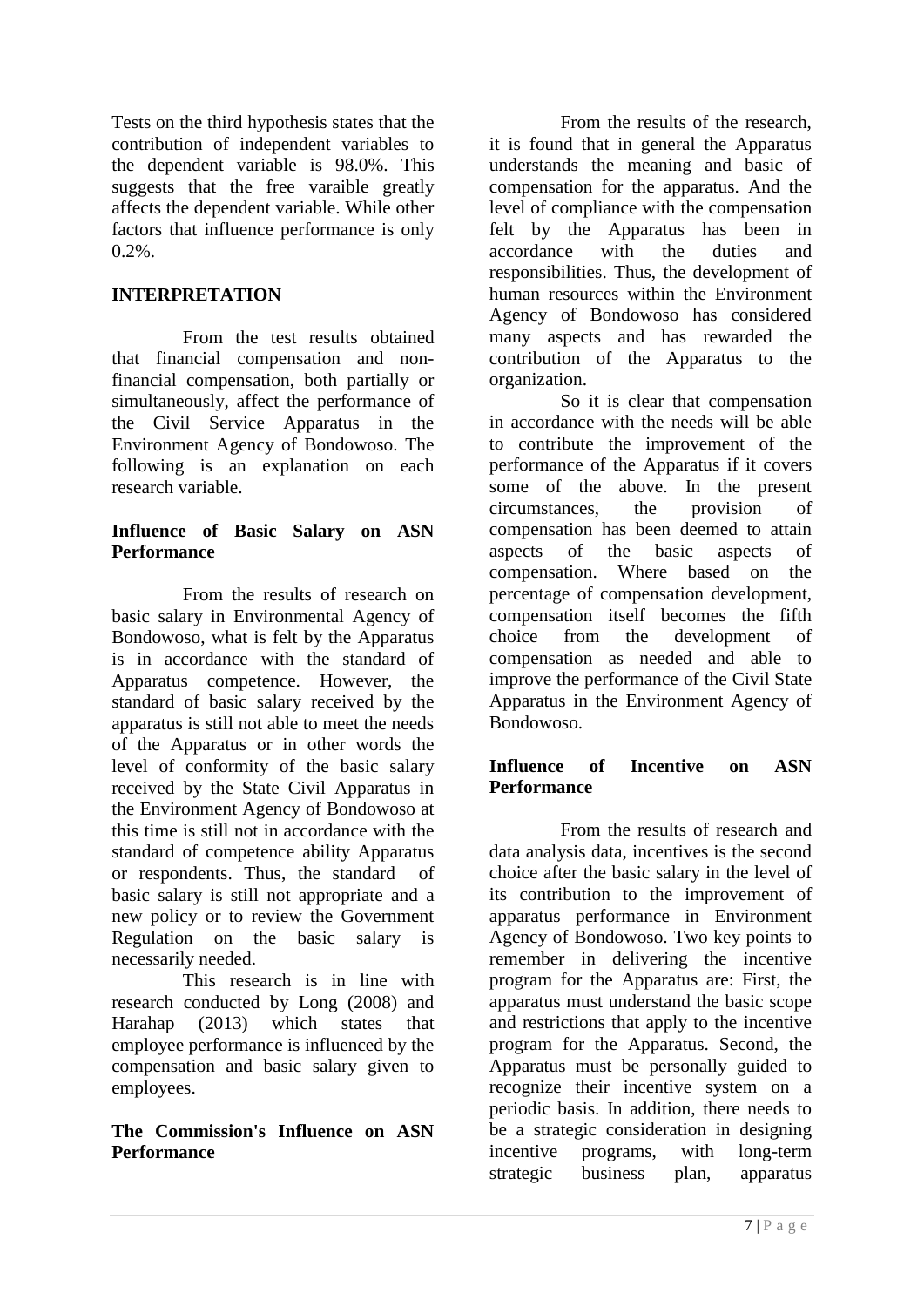characteristics, incentive competitiveness offered and overall incentive system strategy. The development of incentive compensation is the third most expected choice by the Apparatus in the Environment Agency of Bondowoso.

This research is in line with research conducted by Long (2008) and Harahap (2013) which states that the performance of employees is influenced by the incentive system provided to employees.

## **Effect of structural Allowance on ASN Performance**

From the results of the study by conducting a review of the achievement of the mean value, then the structural allowance is the second choice after the basic salary in the development of the most appropriate compensation and the most expected and which is able to contribute to improve the performance of Apparatus in the environment.

This research is in line with research conducted by Long (2008) and Harahap (2013) which states that employee performance is influenced by the structural allowance given to employees.

## **The effect of overtime pay on ASN Performance**

From the results of research and data analysis that has been done previously, it was obtained a result that payments in the development of compensation occupy the fourth level of the most expected and able to contribute to improve the performance Apparatus. So the pay in compensation development is still better or most expected by the Apparatus rather than social security.

From the results of other data analysis, it was found that the apparatus felt it was necessary to get paid for certain tasks or work outside of hours worked that has been completed. And the Apparatus is in agreement with the current system of payments, although there is still a need for a change or review of the paying base at this time.

### **The Effect of Social Security on ASN Performance**

From the research result, it is found that social security is the sixth choice about the compensation expected by the Apparatus. Despite the fact that social benefits have substantial benefits for the Apparatus and their families. Like incentives, the Apparatus got poorly understand about the basis of the determination of social security, so they thought it is essentially needed for explanation or information on the basis of the provision of social security. In addition, in fact it needs to be a basic change in the provision of social security, so the Apparatus feel that social benefits will be more useful for them.

This study is in line with research conducted by Harahap (2013) which states that the performance of employees is influenced by the provision of security guarantees received by employees

## **The Influence of Acknowledgment on ASN Performance**

From the results of other data analysis, it was found that the Apparatus felt it was necessary to get the recognition of certain tasks or tasks outside working hours that have been completed. And the Apparatus were in agreement with the current system of recognition. However, there is still a need for a change or reinstatement of the services of recognition given by superiors to subordinates that exist today because the recognition is limited to certain people who are considered capable by superiors while the standard criteria for the ability of an Apparatus can not be established.

This study is in line with research conducted by Long (2008) and Bey (2008) which states that employee performance is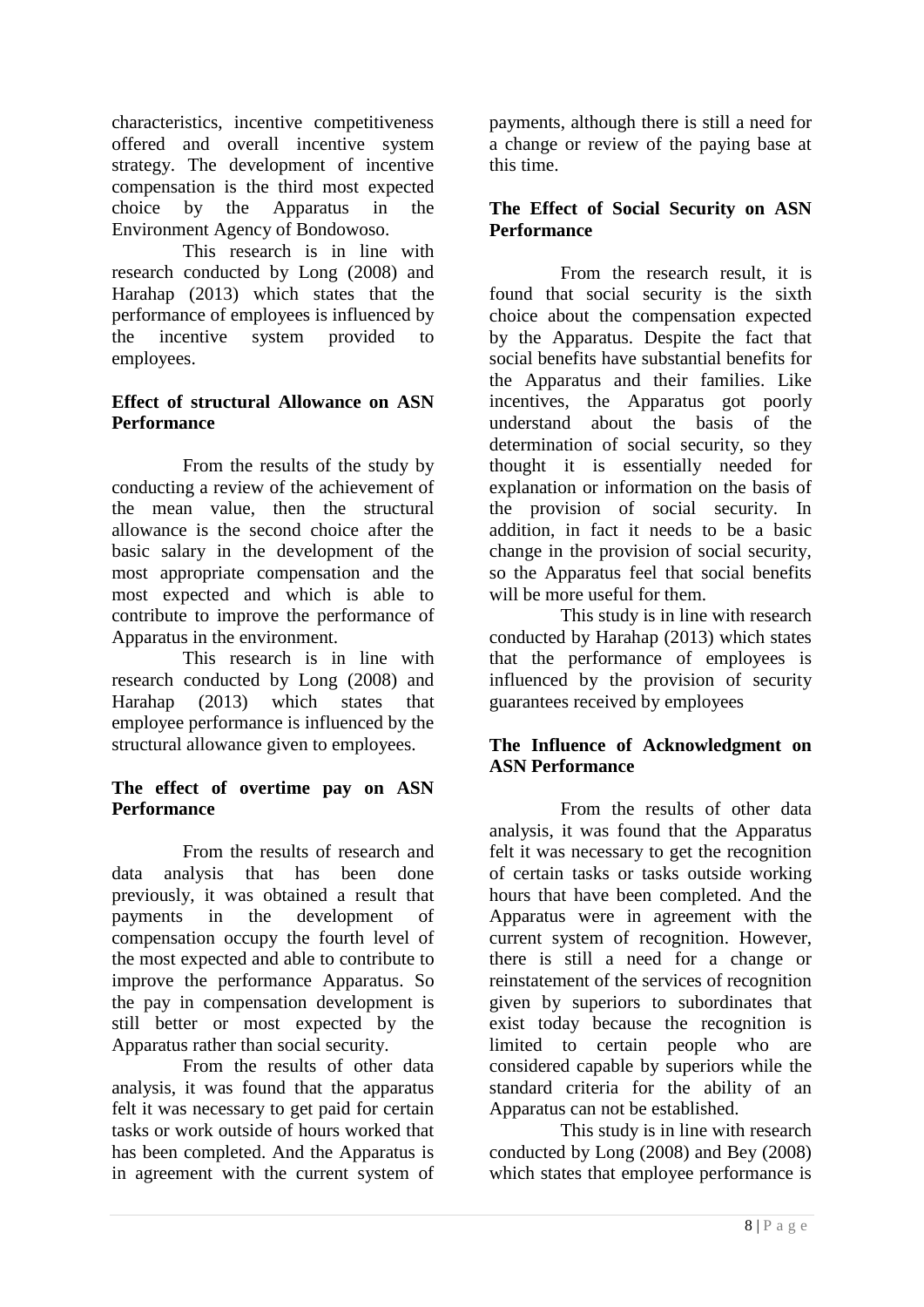influenced by motivation and recognition of the work done.

## **Effect of Responsibility on ASN Performance**

Giving authority to run a type of work or task by superiors sometimes can be done by the whole subordinate. Apparatus can be motivated by giving greater responsibility for his work. This is a very essential process of empowerment. The giving of responsibilities is in line with the concept of intrinsic motivation based on the content of office. It is also related to the fundamental concept that individuals are motivated when they are given the means to attain their goals. The process of distributing out the task is one of the process of giving responsibility. This can avoid a culture attached to a Civilian Personnel who has always highlighted that the State Civil Apparatus has very low performance and discipline.

This study is in line with research conducted by Long (2008) and Bey (2008) which states that employee performance is influenced by motivation, responsibility and acknowledgment of work performed.

# **CONCLUSION**

Compensation consist of basic salary, commission, incentive, structural allowance, overtime pay, social security, recognition and responsibility both partially and collectively affect performance. The contribution of variable compensation to performance is very dominant. This is shown by the coefficient of determination of 0.98%.

## **IMPLICATIONS**

The results of this study can be used as the basis of policy making efforts of performance improvement that needs to be evaluated on the basis of providing compensation to the Environmental Agency of Bondowoso Regency in accordance with the needs and workloads undertake. This study is in accordance with the theoretical foundation that compensate the performance of employees.

### **REFERENCES**

- As'ad. Muh., 2012, *Seri Ilmu Sumber Daya Manusia "Psikologi Industri"*, Liberty, Yogyakarta.
- Azwar, Saifuddin, 2013., *Penyusunan Skala Psikologi*. Penerbit Pustaka Pelajar. Yogyakarta.
- Azwar, Saifuddin, 2013, *Reliabilitas dan Validitas*, Penerbit Pustaka Pelajar, Yoo, akarta.
- Dessler, G., 2008, *Manajemen Sumber Daya Manusia*, Alih Bahasa Benyamin Molan, PT. Prenhallindo, Jakarta.
- Dharma, Agus; 2010, *Manajemen Prestasi*
- *Kerja*, Edisi Ketiga, Rajawali, Jakarta.
- Endah Setvowati, 2007. Pengaruh komitmen Pegawai Negeri Sipil Terhadap Kinerja Pegawai Negeri Sipil pada Pemerintah Kabupaten Malang, Universitas Brawijaya Malang.
- Faisal, Sanapiah., 2009., *Metodologi Penelitian Diskriptif*, Penerbit Erlangga, Jakarta.
- Hadi, Sutrisno, 2008, *Metodologi Penelitian*, BPFE, UGM, Yo-yakarta.
- Jakarta.
- Long, RJ, 2008, *Compensation in Canada*, International Thomso Publishing, Canada.
- Long, RJ., 2000, *Management by System*; Mc Graw Hill Book Company Inc. New York.
- Mangkunegoro, Anwar Prabu, 2012, *Manajemen Sumber Daya Manusia Perusahaan*, Cet. Keempat, PT. Remaja Rosdakarya Bandung.
- McClelland, David C.. &- Winter, D.G., 2007. *Motivation Economic Achievement*. The Free Press : New York,